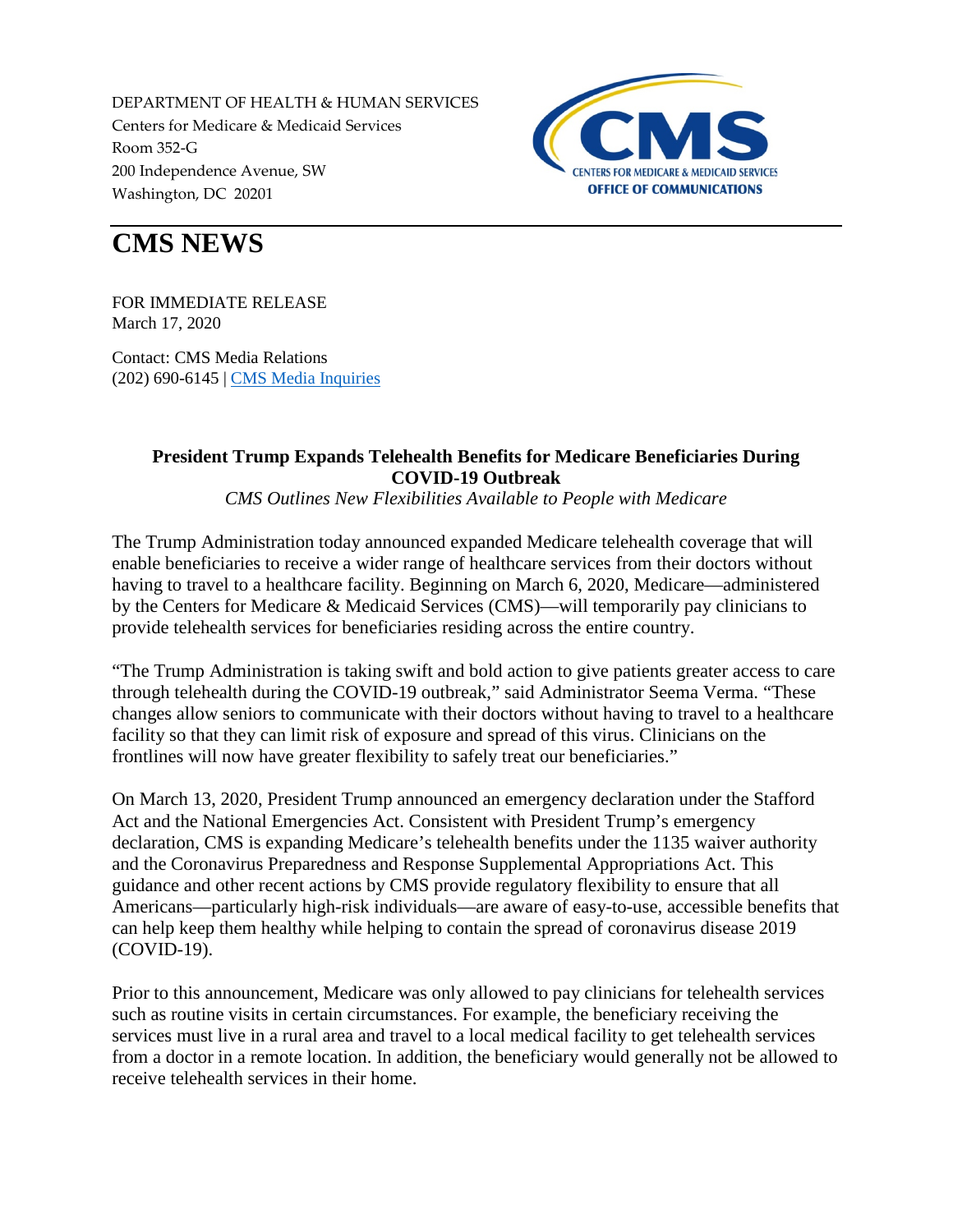The Trump Administration previously expanded telehealth benefits. Over the last two years, Medicare expanded the ability for clinicians to have brief check-ins with their patients through phone, video chat and online patient portals, referred to as "virtual check-ins". These services are already available to beneficiaries and their physicians, providing a great deal of flexibility, and an easy way for patients who are concerned about illness to remain in their home avoiding exposure to others.

A range of healthcare providers, such as doctors, nurse practitioners, clinical psychologists, and licensed clinical social workers, will be able to offer telehealth to Medicare beneficiaries. Beneficiaries will be able to receive telehealth services in any healthcare facility including a physician's office, hospital, nursing home or rural health clinic, as well as from their homes. Medicare beneficiaries will be able to receive various services through telehealth including common office visits, mental health counseling, and preventive health screenings. This will help ensure Medicare beneficiaries, who are at a higher risk for COVID-19, are able to visit with their doctor from their home, without having to go to a doctor's office or hospital which puts themselves or others at risk. This change broadens telehealth flexibility without regard to the diagnosis of the beneficiary, because at this critical point it is important to ensure beneficiaries are following guidance from the CDC including practicing social distancing to reduce the risk of COVID-19 transmission. This change will help prevent vulnerable beneficiaries from unnecessarily entering a healthcare facility when their needs can be met remotely.

President Trump's announcement comes at a critical time as these flexibilities will help healthcare institutions across the nation offer some medical services to patients remotely, so that healthcare facilities like emergency departments and doctor's offices are available to deal with the most urgent cases and reduce the risk of additional infections. For example, a Medicare beneficiary can visit with a doctor about their diabetes management or refilling a prescription using telehealth without having to travel to the doctor's office. As a result, the doctor's office is available to treat more people who need to be seen in-person and it mitigates the spread of the virus.

As part of this announcement, patients will now be able to access their doctors using a wider range of communication tools including telephones that have audio and video capabilities, making it easier for beneficiaries and doctors to connect.

Clinicians can bill immediately for dates of service starting March 6, 2020. Telehealth services are paid under the Physician Fee Schedule at the same amount as in-person services. Medicare coinsurance and deductible still apply for these services. Additionally, the HHS Office of Inspector General (OIG) is providing flexibility for healthcare providers to reduce or waive costsharing for telehealth visits paid by federal healthcare programs.

Medicaid already provides a great deal of flexibility to states that wish to use telehealth services in their programs. States can cover telehealth using various methods of communication such as telephonic, video technology commonly available on smart phones and other devices. No federal approval is needed for state Medicaid programs to reimburse providers for telehealth services in the same manner or at the same rate that states pay for face-to-face services.

This guidance follows on President Trump's call for all insurance companies to expand and clarify their policies around telehealth.